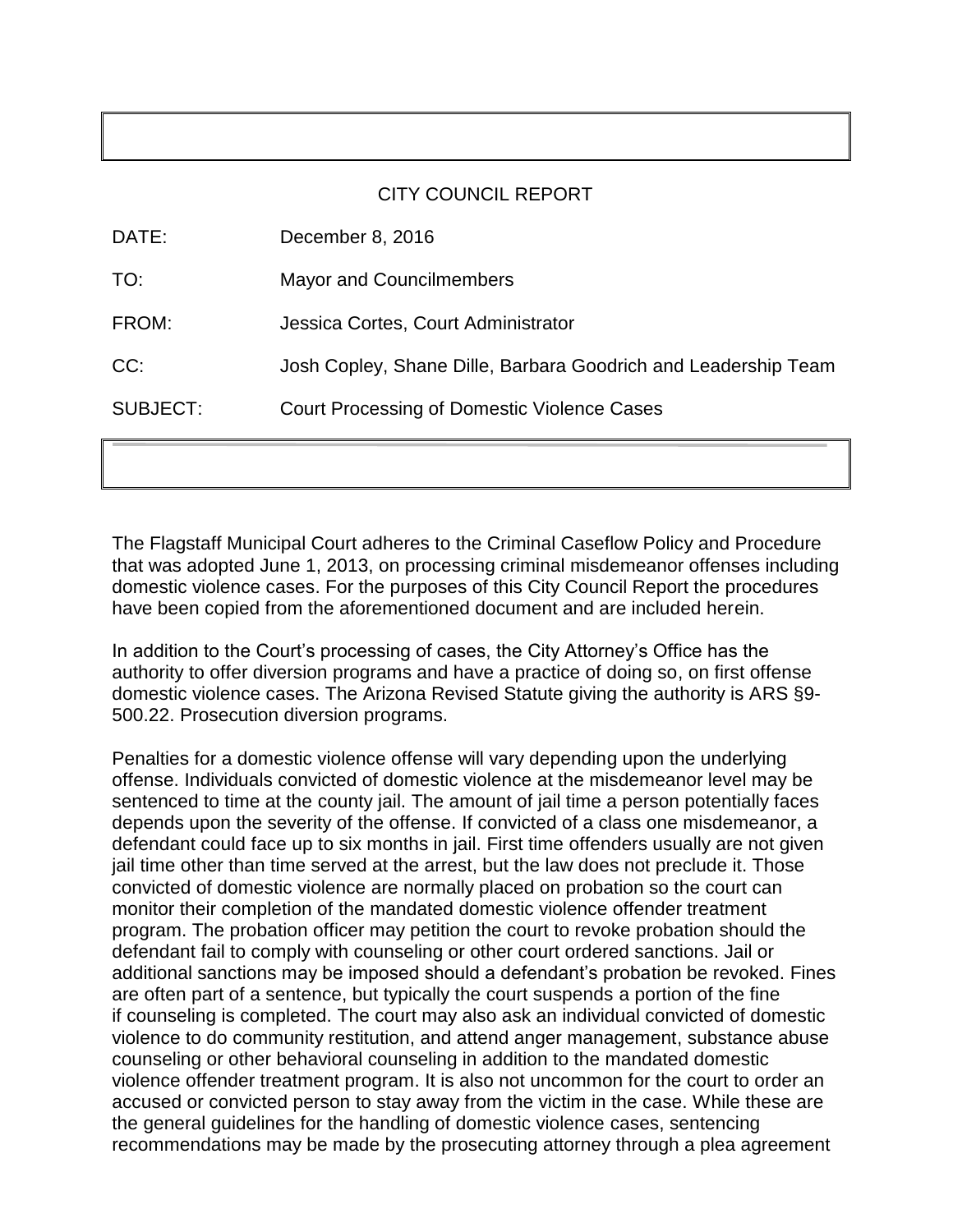with the defendant or after conviction at trial may made directly to the court at a sentencing hearing.

## **ARS [§9](http://www.azleg.state.az.us/FormatDocument.asp?inDoc=/ars/13/03904.htm&Title=13&DocType=ARS)-500.22. Prosecution diversion programs.**

A. The chief prosecuting officer of a city or town may establish a diversion program that provides for the dismissal of a criminal complaint on successful completion of the program's requirements. Diversion shall not be available to persons accused of a crime involving the discharge, use or threatening exhibition of a deadly weapon or dangerous instrument.

B. The prosecutor has sole discretion to decide whether to divert prosecution of an offender when the diversion occurs before a guilty plea or trial. The diversion program may be structured to require a guilty plea before entry into the program.

# **Criminal Caseflow Policy and Procedure**

*Initial Appearance: An initial appearance is a defendant's first appearance before a judicial officer, at which time the defendant shall be informed of the charges against him/her, his/her rights, conditions of release will be determined for a defendant in custody, and the next court date(s) will be set. General Process:*

At a defendant's initial appearance, the judicial officer shall confirm the defendant's name and address, list the charges against the defendant, and explain their right to remain silent and to retain counsel, and inquire as to the defendant's ties to the community. If the defendant is charged with an offense that carries imprisonment as a potential penalty, then the judicial officer shall explain the right to have court appointed counsel if the defendant cannot afford an attorney, and ask the defendant if he/she is interested in this option. If the defendant qualifies as indigent, then an attorney will be appointed. If the crime alleged had a victim, then he/she has a right to be heard at all proceedings.

Based upon the type of offense(s) charged, the defendant's responses regarding community ties, and any previous history of failure to appear, the judicial officer will decide if there is probable cause to keep the defendant in custody, and determine release conditions. A defendant may be released on his/her own recognizance, only after posting bail/bond, and/or under certain conditions/restrictions.

A defendant in custody may sign a waiver and make a video-telephone appearance. The procedure remains the same. This method does not necessitate transporting persons to and from jail.

(16 A A.R.S. Rules of Crim. Proc., [Rules 1.4\(b\),](http://azrules.westgroup.com/Find/Default.wl?DocName=AZSTRCRPR1%2E4&FindType=W&DB=AZ-TOC-WEB%3BSTAAZTOC&RS=WLW2%2E07&VR=2%2E0) [4.2,](http://azrules.westgroup.com/Find/Default.wl?DocName=AZSTRCRPR4%2E2&FindType=W&DB=AZ-TOC-WEB%3BSTAAZTOC&RS=WLW2%2E07&VR=2%2E0) [7.2\(a\),](http://azrules.westgroup.com/Find/Default.wl?DocName=AZSTRCRPR7%2E2&FindType=W&DB=AZ-TOC-WEB%3BSTAAZTOC&RS=WLW2%2E07&VR=2%2E0) [7.4\(a\);](http://azrules.westgroup.com/Find/Default.wl?DocName=AZSTRCRPR7%2E4&FindType=W&DB=AZ-TOC-WEB%3BSTAAZTOC&RS=WLW2%2E07&VR=2%2E0) [A.R.S. §§13-4421,](http://www.azleg.state.az.us/FormatDocument.asp?inDoc=/ars/13/04421.htm&Title=13&DocType=ARS) - [3967.](http://www.azleg.state.az.us/FormatDocument.asp?inDoc=/ars/13/03967.htm&Title=13&DocType=ARS))

A defendant retains the right to be personally present at all court dates involving him/her, and must receive notice or be informed as to court dates and changes. Failure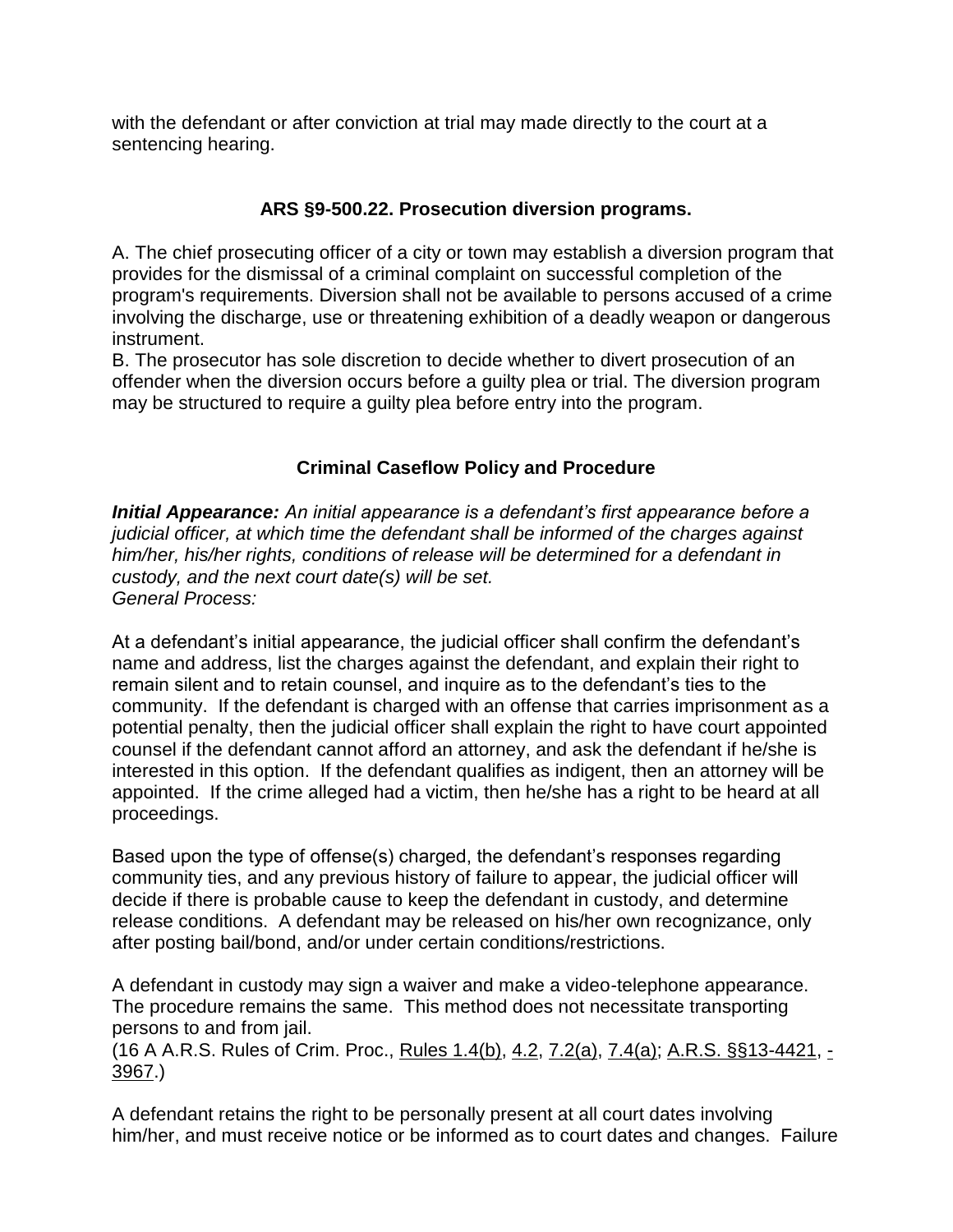to appear at a scheduled court date is considered a voluntary waiver of that right, and if the defendant promised to appear, may result in the judicial officer issuing a warrant for the defendant's arrest. Proceedings may continue in the absence of the defendant, including the conviction of the defendant on the charges at the appropriate court date. [\(Ariz. Const. art. II, § 24;](http://www.azleg.state.az.us/const/constitution2000.pdf) [16A A.R.S. Rules of Crim. Proc., Rule 9.1.](http://azrules.westgroup.com/Find/Default.wl?DocName=AZSTRCRPR9%2E1&FindType=W&DB=AZ-TOC-WEB%3BSTAAZTOC&RS=WLW2%2E07&VR=2%2E0) See also [§§13-](http://www.azleg.state.az.us/FormatDocument.asp?inDoc=/ars/13/03904.htm&Title=13&DocType=ARS) [3904](http://www.azleg.state.az.us/FormatDocument.asp?inDoc=/ars/13/03904.htm&Title=13&DocType=ARS) and [§22-319.](http://www.azleg.state.az.us/FormatDocument.asp?inDoc=/ars/22/00319.htm&Title=22&DocType=ARS))

### *Bail/Bond:*

All persons charged with a misdemeanor shall be bailable. Bail may not be excessive.

When arrest occurs in a county other than the one that issued the warrant, and the person is bailable by right, the arresting officer shall take the detainee before a judicial officer in the county where the arrest was made in order to admit him/her to bail.

Municipal courts are specifically authorized to list traffic offenses and set and collect bail amounts for such offenses. Consideration should be given to the amount of "cash only" bond set by the court. This should be determined by local issues and custom. [\(Ariz. Const. art. II, §§ 15, 22;](http://www.azleg.state.az.us/const/constitution2000.pdf) A.R.S. §§ [22-112,](http://www.azleg.state.az.us/FormatDocument.asp?inDoc=/ars/22/00112.htm&Title=22&DocType=ARS) [-314,](http://www.azleg.state.az.us/FormatDocument.asp?inDoc=/ars/22/00314.htm&Title=22&DocType=ARS) [-424\(B\),](http://www.azleg.state.az.us/FormatDocument.asp?inDoc=/ars/22/00424.htm&Title=22&DocType=ARS) [13 -3961,](http://www.azleg.state.az.us/FormatDocument.asp?inDoc=/ars/13/03961.htm&Title=13&DocType=ARS) [3962,](http://www.azleg.state.az.us/FormatDocument.asp?inDoc=/ars/13/03962.htm&Title=13&DocType=ARS) [-3963,](http://www.azleg.state.az.us/FormatDocument.asp?inDoc=/ars/13/03963.htm&Title=13&DocType=ARS) [-](http://www.azleg.state.az.us/FormatDocument.asp?inDoc=/ars/13/03964.htm&Title=13&DocType=ARS) [3964,](http://www.azleg.state.az.us/FormatDocument.asp?inDoc=/ars/13/03964.htm&Title=13&DocType=ARS) [-3966.\)](http://www.azleg.state.az.us/FormatDocument.asp?inDoc=/ars/13/03966.htm&Title=13&DocType=ARS)

*Arraignment: With some exceptions, an arraignment will be held before the trial court within ten days of the filing of a complaint, in order for the defendant to enter a plea of guilty, not guilty, or no contest to the charge(s). In the course of the arraignment, the judge should inform the defendant of his/her constitutional rights, and what rights would be surrendered by a plea of guilty or no contest. If the plea is not guilty, the court should, as appropriate, set future court dates, decide conditions of release, advise the defendant of the right (if any) to a jury trial, and advise the defendant of the potential consequences of his/her absence from future court dates. If the plea is guilty or no contest, then the court may choose to sentence the defendant at that time if appropriate.*

## *General Process:*

Generally, an arraignment is expected to occur within the ten day time limit, unless special circumstances make that time limit impossible. In limited jurisdiction courts, there are provisions for a defendant to file a not guilty plea without an arraignment by having the defendant's attorney notify the court in writing, or by mailing in a not guilty plea, and receiving a court date by return mail. Also, a defendant may, at the time of his/her initial appearance, waive an arraignment. In the absence of any such arrangements, the defendant is expected to appear either personally or by video telephone at the arraignment. If a properly noticed defendant fails to appear for his/her arraignment, the judge may issue a warrant for his/her arrest. [\(16A A.R.S. Rules of Crim. Proc., Rules 14.1, 14.2\)](http://azrules.westgroup.com/toc/default.wl?RLT=CLID%5FTOCRLT5553182&oFindType=V&oDocName=AZ006335891&oDB=AZ%2DRULES%2DWEB%3BST)

It is the responsibility of the judge at an arraignment to discuss with the defendant the constitutional rights that the defendant possesses, and that those rights would be vanquished by a plea of guilty or no contest. The maximum potential penalties for the charge(s) should also be stated. The judge must further determine that a defendant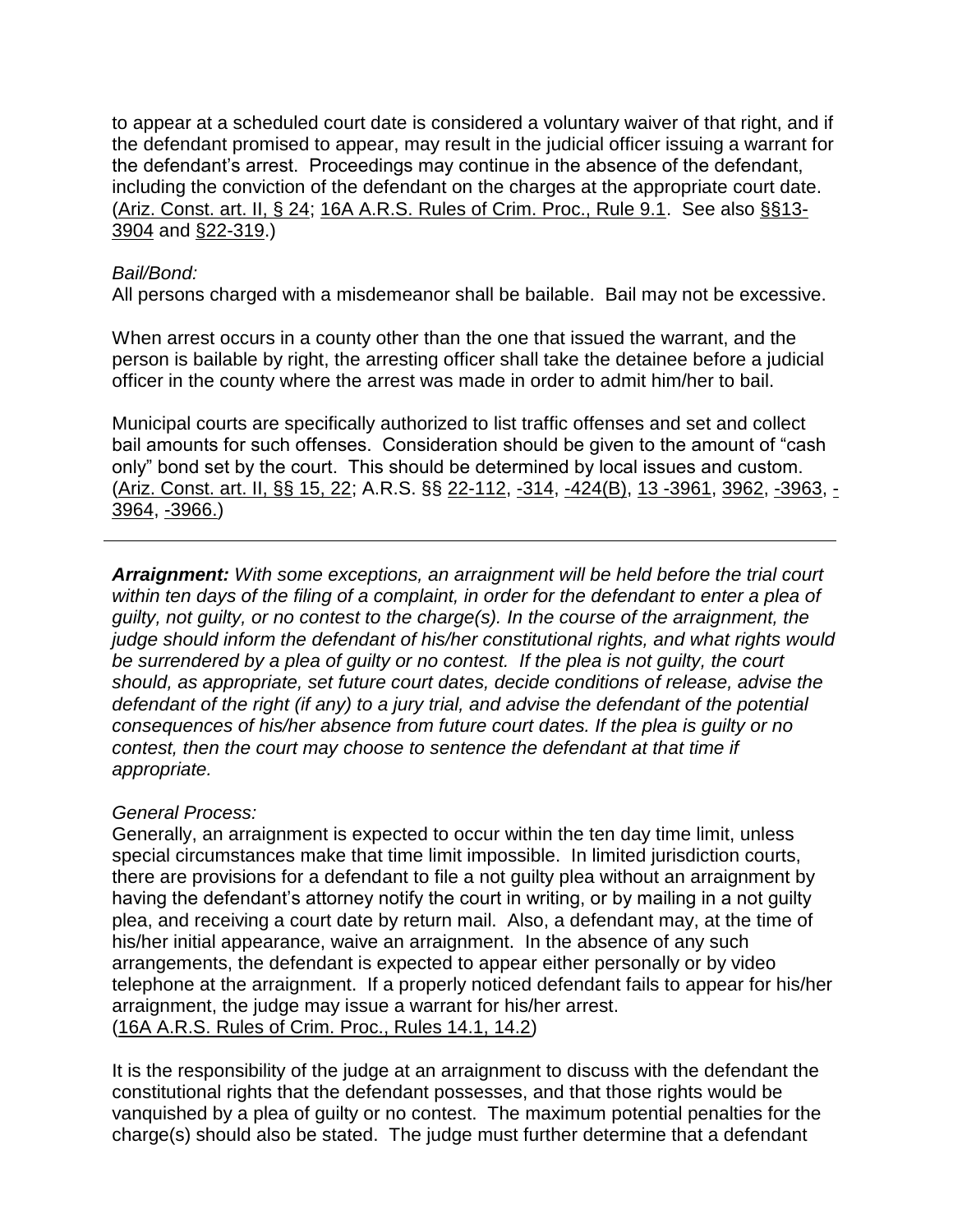choosing to enter such a plea is doing so voluntarily and intelligently. When a not guilty plea is entered, the court must make sure the defendant is aware of future court proceedings, including his/her rights, and the fact that an absence from a court proceeding might result in a trial *in absentia,* a possible conviction and/or a warrant for his/her arrest. If the plea entered is guilty or no contest, the court may examine witnesses to ascertain the seriousness of the offense committed, and impose orders on the defendant accordingly. The judge may sentence the defendant, unless there is a victim in the case to be heard from, or other reason(s) to sentence the defendant at a later time.

(A.R.S. §[§22-315,](http://www.azleg.state.az.us/FormatDocument.asp?inDoc=/ars/22/00315.htm&Title=22&DocType=ARS) [-316,](http://www.azleg.state.az.us/FormatDocument.asp?inDoc=/ars/22/00316.htm&Title=22&DocType=ARS) and [-317;](http://www.azleg.state.az.us/FormatDocument.asp?inDoc=/ars/22/00317.htm&Title=22&DocType=ARS) 16A A.R.S. Rules of Crim. Proc., Rules [14.3, 17.1,](http://azrules.westgroup.com/toc/default.wl?strrecreate=yes&ofindtype=V&errhost=azrules%2Ewestgroup%2Ecom&odocname=AZ006335891&)  [17.2, 17.3.](http://azrules.westgroup.com/toc/default.wl?strrecreate=yes&ofindtype=V&errhost=azrules%2Ewestgroup%2Ecom&odocname=AZ006335891&))

Under certain circumstances, a defendant may: 1) combine the initial appearance and arraignment; 2) enter into a plea agreement; 3) make a telephonic plea; or 4) make a video or video-telephone appearance at his/her arraignment.

1) A defendant may appear before the judge for both the initial appearance and arraignment simultaneously. Otherwise, the arraignment shall be scheduled in the court within ten days of the initial appearance.

2) A defendant pleading guilty or no contest may do so by telephone if the defendant is an out-of-state resident living more than 100 miles from the court or has a medical condition preventing an appearance. The plea is then expected to be in writing, appropriately certified by a law enforcement officer in the state of an out-of-state resident, and must contain statements showing that the defendant is voluntarily and intelligently giving up his/her constitutional rights by making the plea, and will accept the court's judgment. The judge shall ensure that the defendant does understand his/her rights and that he/she is relinquishing them.

3) Following the initial appearance, a judge may inform a defendant in custody of the option of having a video or video-telephone arraignment instead of making a personal appearance. This arrangement might allow the defendant's arraignment to occur a few days earlier than it otherwise would, and it makes transportation of the defendant to and from jail unnecessary. A defendant who opts to make a video-telephone appearance must sign a waiver showing that he/she is giving up the right to a personal appearance in court.

(1) 16A A.R.S. [Rules of Crim. Proc., Rule 14.1\(e\);](http://azrules.westgroup.com/Find/Default.wl?DocName=AZSTRCRPR14%2E1&FindType=W&DB=AZ-TOC-WEB%3BSTAAZTOC&RS=WLW2%2E07&VR=2%2E0) 2) [16A A.R.S. Rules of Crim. Proc.,](http://azrules.westgroup.com/Find/Default.wl?DocName=AZSTRCRPR5%2E8&FindType=W&DB=AZ-TOC-WEB%3BSTAAZTOC&RS=WLW2%2E07&VR=2%2E0)  [Rule 5.8\(](http://azrules.westgroup.com/Find/Default.wl?DocName=AZSTRCRPR5%2E8&FindType=W&DB=AZ-TOC-WEB%3BSTAAZTOC&RS=WLW2%2E07&VR=2%2E0)a); 3) [16A A.R.S. Rules of Crim. Proc., Rule 17.1\(](http://azrules.westgroup.com/Find/Default.wl?DocName=AZSTRCRPR17%2E1&FindType=W&DB=AZ-TOC-WEB%3BSTAAZTOC&RS=WLW2%2E07&VR=2%2E0)a); 4) [16A A.R.S. Rules of](http://azrules.westgroup.com/Find/Default.wl?DocName=AZSTRCRPR14%2E2&FindType=W&DB=AZ-TOC-WEB%3BSTAAZTOC&RS=WLW2%2E07&VR=2%2E0)  [Crim. Proc., Rule 14.2.\)](http://azrules.westgroup.com/Find/Default.wl?DocName=AZSTRCRPR14%2E2&FindType=W&DB=AZ-TOC-WEB%3BSTAAZTOC&RS=WLW2%2E07&VR=2%2E0)

*Pretrial: Prior to trial, a court may order a pretrial conference for the purpose of having the defendant or defendant's counsel and the prosecuting attorney come to an agreement in exchange for the defendant's plea of guilty, thereby avoiding a trial.*

### *General Process:*

When a defendant enters a plea of not guilty, it is not necessarily to be assumed that the matter will go to trial. Pretrial conferences allow the prosecution and defendant (or counsel) to discuss the case, along with any extenuating circumstances, and come to an agreement. Often, one charge may be dropped in exchange for a plea of guilty to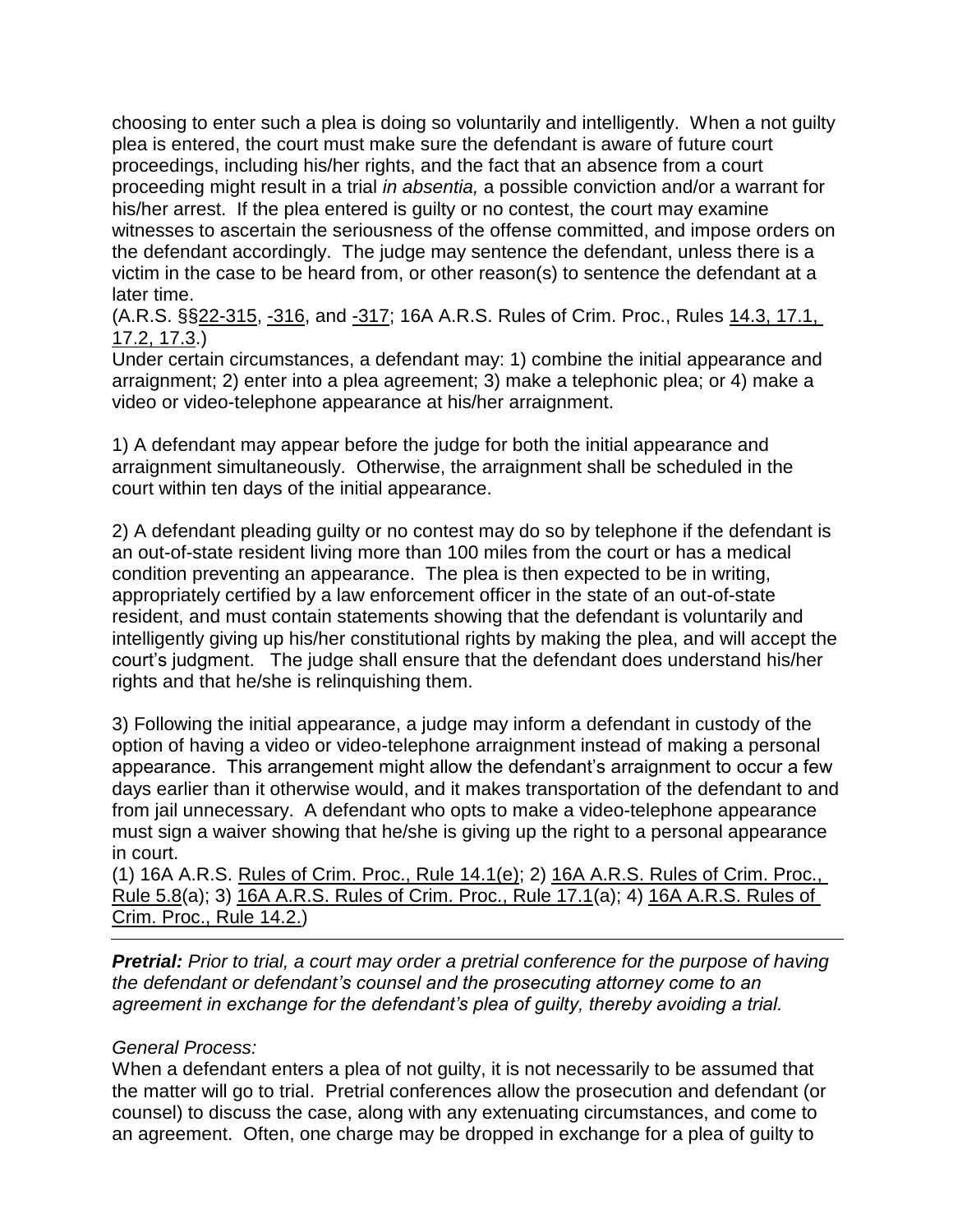another charge(s), or the prosecutor might ask the judge for a lighter sentence if the defendant will plead guilty. If the two parties do come to an agreement, then the judge can dispose of the matter at the time, and a trial is avoided. It is important throughout this process that the judge ensures defendants understand their constitutional rights and what rights they will be giving up if they pled guilty. The prosecutor should ensure that the defendants realize that he/she is not their attorney. (16A A.R.S. Rules of Crim. Proc., [Rule 16.5.\)](http://azrules.westgroup.com/Find/Default.wl?DocName=AZSTRCRPR16%2E5&FindType=W&DB=AZ-TOC-WEB%3BSTAAZTOC&RS=WLW2%2E07&VR=2%2E0)

### *Motions:*

Any party seeking relief may submit in writing a motion to the court for that relief. The submission must be timely with the specific requirements for the type of relief requested, and a judge may set the matter for a hearing for further inquiry.

There are a variety of motions that a party in a proceeding might choose to file, such as change of judge or change of venue. Motions may occur before, during, or after trial. Each type of motion seeks a certain relief for a party, and each has its own deadline(s) for filing. Certain requests may not be made if the filing deadline is not met, so it is important for a party or his/her counsel to be aware of the relevant time limits. If the judge receiving the motion feels that it is necessary to gather more information before ruling on the motion, the judge may set a hearing for oral arguments on the motion. (A.R.S [§22-505 \(](http://www.azleg.state.az.us/FormatDocument.asp?inDoc=/ars/22/00505.htm&Title=22&DocType=ARS)small claims actions). See generally: 17 A.R.S., Rules of Crim. Proc., [Rule 35.1;](http://azrules.westgroup.com/Find/Default.wl?DocName=AZSTRCRPR35%2E1&FindType=W&DB=AZ-TOC-WEB%3BSTAAZTOC&RS=WLW2%2E07&VR=2%2E0) 16 A.R.S., Rules of Civ. Proc., [Rules 7.1,](http://azrules.westgroup.com/toc/default.wl?RLT=CLID%5FTOCRLT1635192&oFindType=V&oDocName=AZ006335891&oDB=AZ%2DRULES%2DWEB%3BST) and [12\(b\);](http://azrules.westgroup.com/toc/default.wl?RLT=CLID%5FTOCRLT1635192&oFindType=V&oDocName=AZ006335891&oDB=AZ%2DRULES%2DWEB%3BST) Limited Jurisdiction Benchbook 11-1 – 11-2.)

*Trial: Certain rules govern the nature, timing, postponement, and scheduling of criminal court cases. These rules must be followed in order to comply with the law.*

#### *General Process:*

A criminal trial, like all cases, must be open to the public, and occur without unnecessary delay, as prescribed in the Arizona Constitution. Further, the defendant should be at the trial before it begins, as part of his/her right to be at all parts of the proceedings. As part of the requirement for justice without unnecessary delay, there are time limits that a prosecutor must bring a case to trial in: for all persons, within onehundred and fifty days of the summons or arrest; for those in custody, within onehundred and twenty days of the defendant's initial appearance on the matter, or within ninety days of the arraignment, whichever is lesser; for those released from custody, it is the same choice as for those in custody, except the time period to go by is the greater one. If a prisoner writes a letter to the court requesting final disposition of his/her matter, then the time limits for the prosecutor to bring the case to trial are: within ninety days for any prisoner within the state of Arizona, and within one-hundred and eighty days for any prisoner not in the state.

If good cause can be shown to delay a trial from its scheduled date, then the court may grant either party a reasonable postponement. Other provisions permit for extending time until trial under extraordinary circumstances, with the process including the judge making findings on the matter and transmitting them to the Chief Justice of the Arizona Supreme Court.